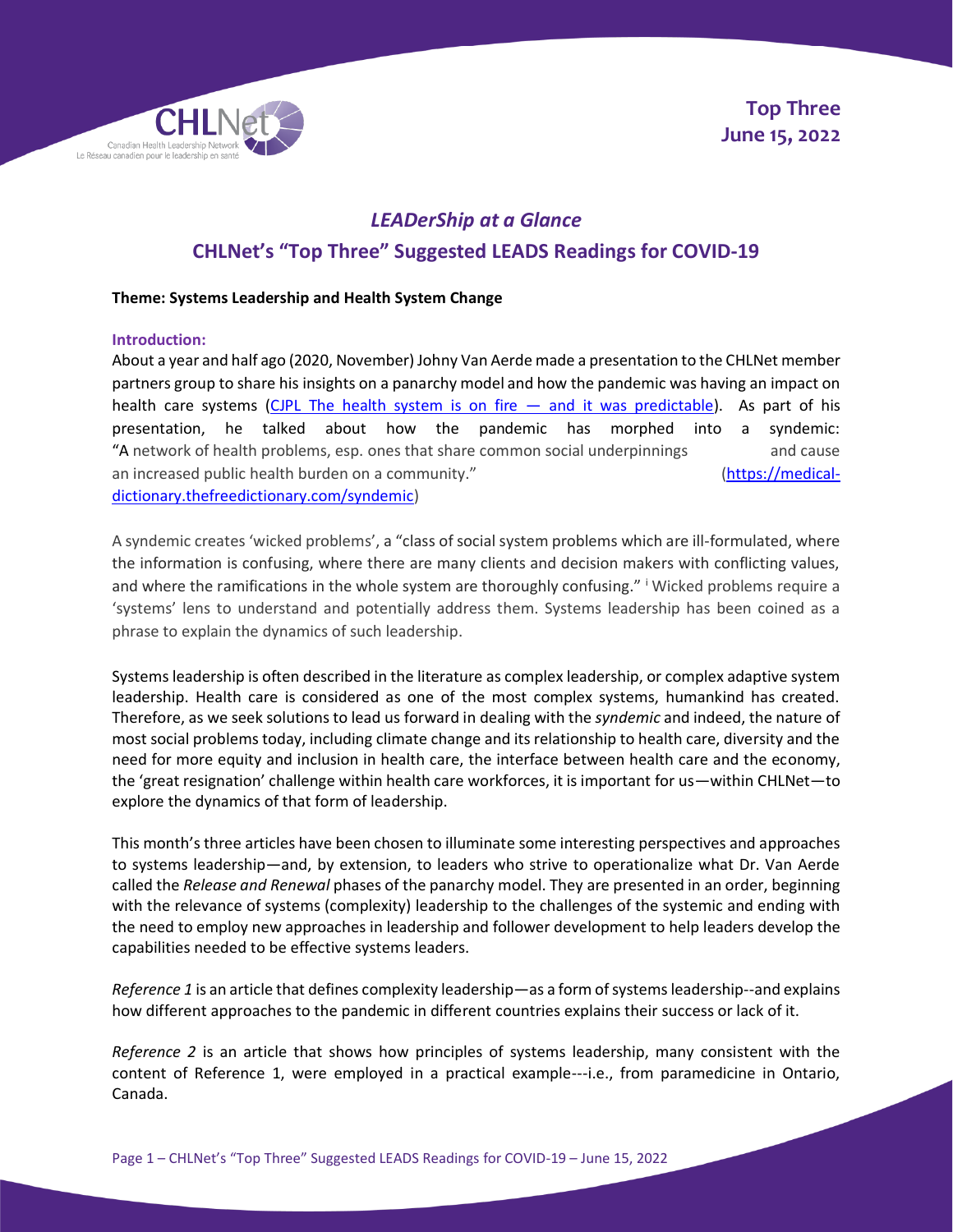*Reference 3* is a chapter from a book that defines what systems leadership is, how it has been developed in programs within the United Kingdom and the Health Education and Training Institute (HET) in New South Wales, Australia.

### **LEADS Link:**

The three references together reflect a 'systems leadership' approach to leading change in health care. The five LEADS domains—Lead Self, Engage Others, Achieve Results, Develop Coalitions, and Systems Transformation—were all conceptualized from a systems perspective. As a consequence, all three resources highlight the relationality perspective of LEADS; i.e., Engage Others and Develop Coalitions; the personal and systems change perspective of Lead Self and Systems Transformation; and the direction, alignment, and results measurement focus of Achieve Results.

## **Reference 1:**

**Uhl-Bien M. Complexity Leadership and Followership: Changed Leadership in a Changed World. [Journal](https://www.tandfonline.com/doi/abs/10.1080/14697017.2021.1917490)  [of Change Management.](https://www.tandfonline.com/doi/abs/10.1080/14697017.2021.1917490) 2021 Apr 3;21(2):144-62.**

#### **Summary:**

This article, although entitled 'complexity leadership', explains system leadership from the complexity lens. The author argues that people no longer question whether we are in complexity; that reality has been made explicitly clear by the pandemic. What she believes they want to know now is, what do we do about it, and what does it mean for how we need to lead differently? To answer these questions, she uses COVID-19 as an example to show how understanding complexity leadership theory as '*generative emergence*' can help leaders better understand how to lead differently in times of crisis and through complexity. Doing so requires research and practice to focus on developing leaders and followers who can respond by adapting, rather than denying or retreating, in the face of complexity pressures.

# **Reference 2:**

**Allana A, Kuluski K, Tavares W, Pinto AD. Building integrated, adaptive and responsive healthcare systems–lessons from paramedicine in Ontario, Canada. [BMC Health Services Research.](https://bmchealthservres.biomedcentral.com/articles/10.1186/s12913-022-07856-z) 2022 Dec;22(1):1-6.**

#### **Summary:**

This article provides insights on how systems leadership shaped the evolution of the paramedicine system in Ontario over the past ten years. To show this, first, the authors argue that being responsive and adaptive to local population needs is a key principle of integrated care. Traditional top-down approaches to health system governance have proven ineffective. They then contend there is a need for more guidance on taking flexible, complexity-aware approaches to governance that foster integration and adaptability in the health system. By studying grassroots local programs, the authors believe they provide insight into how health governance—adopting these approaches—can ensure that health systems can be more integrated, adaptive and responsive. Governance strategies include: supporting networks of local organizational relationships; considering the role of a functionally flexible health workforce; promoting a shared vision and framework for collaboration; and enabling distributed, local control and experimentation.